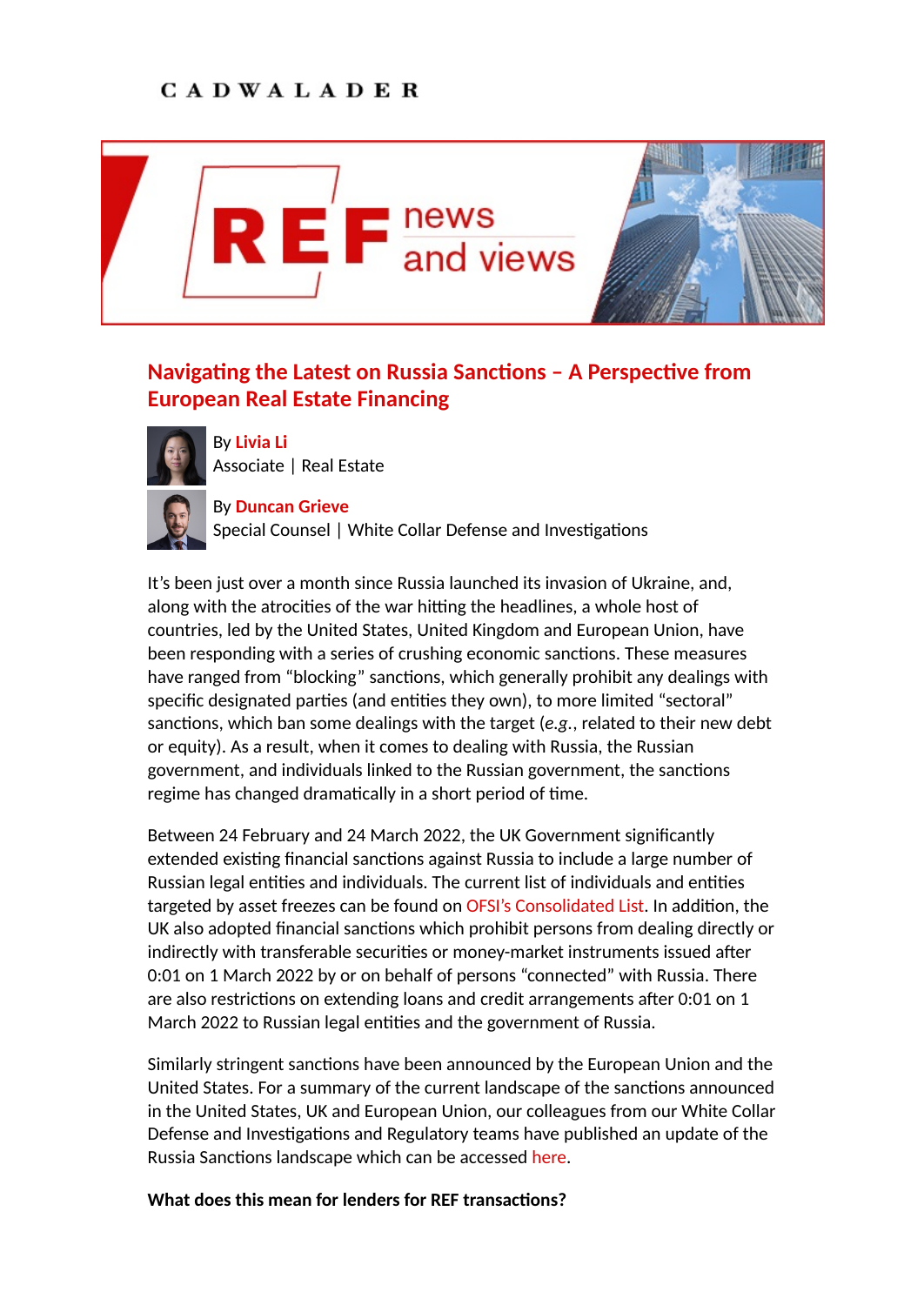Given the array of sanctions imposed, lenders around the world are no doubt paying close attention to the latest announcements in order to ensure that their compliance controls and systems remain adequate and up to date.

In the context of European real estate financing, in comparison with other financing/equity investments, given that borrowed funds are generally utilised to fund the purchase/refinancing of real estate assets located in UK/Europe, the latest changes to sanctions have a smaller impact on the existing sanctions procedures, as the asset funded is not located in a sanctioned country (in contrast to heavily affected industries such as oil/infrastructure, or investments located in Russia or owned by Russia). However, it is very important to bear in mind that with the everchanging sanctions landscape, care must be taken with respect to the due diligence of the flow of funds and also the ultimate beneficial owner/investors, as sanctions apply beyond the simplistic view of looking only at the underlying investment.

As a general reminder, with regard to real estate financing provided for real estate investment (*i.e.*, ownership of real estate) in Europe, the asset itself is not located in a sanctioned country and so there is no restriction from a sanctions perspective with respect to the ownership of the asset unless that asset is being acquired from a blocked person − for example, a sanctioned Russian oligarch who owns property across the continent, which may be sometimes through opaque ownership structures. The focus therefore is on the Borrower(s), the Sponsors and also the control of such persons and their use of funds. Each lender has its own sanctions policies and compliance procedures, and these are subject to different sanctions regimes. Broadly speaking, in the context of real estate financing, the matters which a lender should focus on include the following:

- 1. ultimate beneficial owner and control of the investor/borrower, to ensure there are no dealings with a "sanctioned person";
- 2. the same applies with respect to the seller of the real estate where an acquisition is being funded - a transaction acquiring assets from a blocked person would be in breach of sanctions, and, therefore, the ultimate beneficial owner and control of the vendor should also be subject to due diligence as per point 1 above;
- 3. flow of funds both inflow and outflow to a sanctioned person or territory may be subject to restrictions; this would include injection of equity, payment of distributions/dividends, etc.;
- 4. the Borrower must have a compliance regime/policy to comply with the latest sanctions requirements to ensure it will not breach applicable sanctions requirements;
- 5. the Borrower must not use the lender's funds to do business with sanctioned parties, including by acquiring properties from sanctioned sellers; and
- 6. the Borrower must not repay its obligations using funds that are obtained from dealings with a sanctioned person or territory.

These are some examples of sanction covenants which are required by most lenders in providing finance. As mentioned above, due to the different compliance requirements and sanctions regimes that different lenders are subject to, the sanctions covenants may vary. As noted, any use of funds from the lender to conduct a transaction with a sanctioned person, entity or territory will be in breach of sanctions. This means that, in an acquisition transaction, the lender should